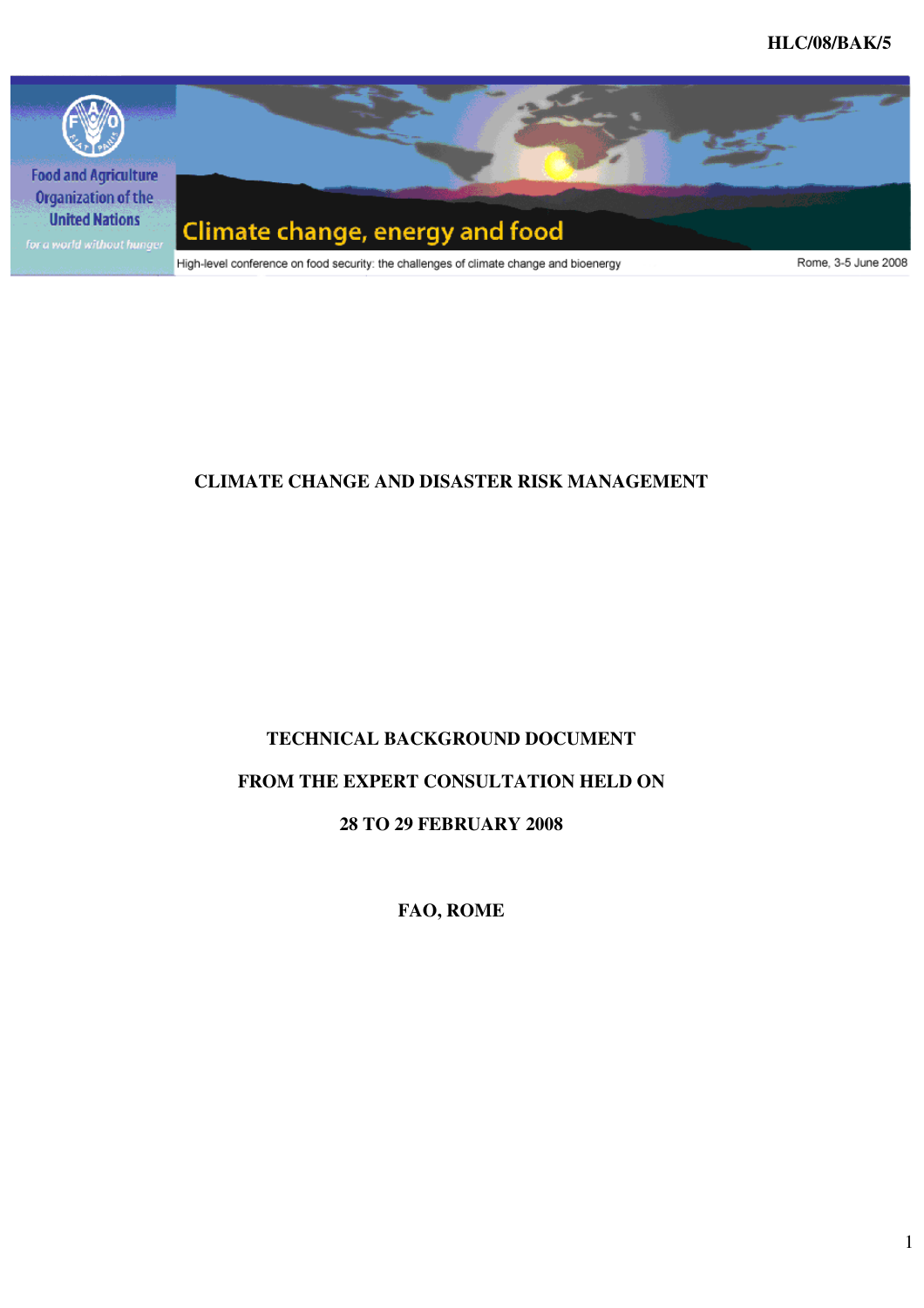#### **CLIMATE CHANGE AND DISASTER RISK MANAGEMENT**

#### **Key Policy Challenge Addressed by the Meeting**

Climate variability will result in more frequent and intensive disasters – with the most severe consequences on the food security and livelihoods of agriculture-dependent populations in vulnerable countries. Decision-makers in programming development and humanitarian response need to provide assistance at the global, regional and national levels that is designed to improve preparedness and early warning systems, and strengthen the resilience of populations most vulnerable to disasters. Changing climate patterns thus increase the urgency to invest in disaster risk-reduction activities, preparedness and management above and beyond other efforts directed toward climate mitigation and adaptation.

The expert meeting considered cross-sectoral linkages among climate change, disaster risk reduction and management (DRM), with a particular focus on the implications for agriculture and food security. The scope of the meeting concentrated on those aspects of climate change related to increasing frequency and intensity of extreme climate events such as droughts, floods, tropical storms and wild fires. It did not address projected longer term impacts of gradual climate change such as glacier melt, sea level rise and ecosystem stress.

#### **Knowledge basis for Climate Change, Disaster Risk management and Food Security<sup>1</sup>**

#### *Observed changes in increase of frequency and intensity of weather extremes*

In the period between 2000 and 2007, of the more than 230 million people affected annually by disasters about 98 percent were due to climate-related hazards<sup>2</sup>, predominantly floods and windstorms, followed by droughts. During the period 1987-2006, the number of reported disasters related to hydrometereological hazards (droughts, floods, tropical storms, wild fires) showed a significant increase: from an average of 195 per year in 1987-1998 to 365 per year in 2000-2006 (Figure 1). $3<sup>3</sup>$ 

In late 2007, the Intergovernmental Panel on Climate Change (IPCC) Fourth Assessment Report drew together the scientific evidence on climate change. This report states that "warming of the climate system is unequivocal, as is now evident from observations of increases in global average air and ocean temperatures, widespread melting of snow and ice, and rising global average sea level."

Observed changes in climate and weather extremes include:

- increase in areas affected by drought since the 1970s (particularly in the Sahel, the Mediterranean, southern Africa and parts of southern Asia),
- more frequent heat waves over most land areas,
- increase in the frequency of heavy precipitation events over most areas,
- increase in the incidence of extreme high sea level,

<sup>1</sup> This section is based on the Issues Paper on *Climate Change, Food Security and Disaster Risk Management*, prepared by the Institute of Development Studies (K. Vincent, T. Tanner, S. Devereux) as background for discussion at the Expert Meeting on Climate Change and Disaster Risk Management.

<sup>2</sup> *CRED Crunch*, Issue No 12, April 2008.

<sup>3</sup> CRED, UCL, UN ISDR, *Annual Statistical Review: Numbers and Trends, 2006*, Brussels 2007. This dramatic increase in the number of reported disasters is *also* related to improvements in reporting of smaller scale disasters.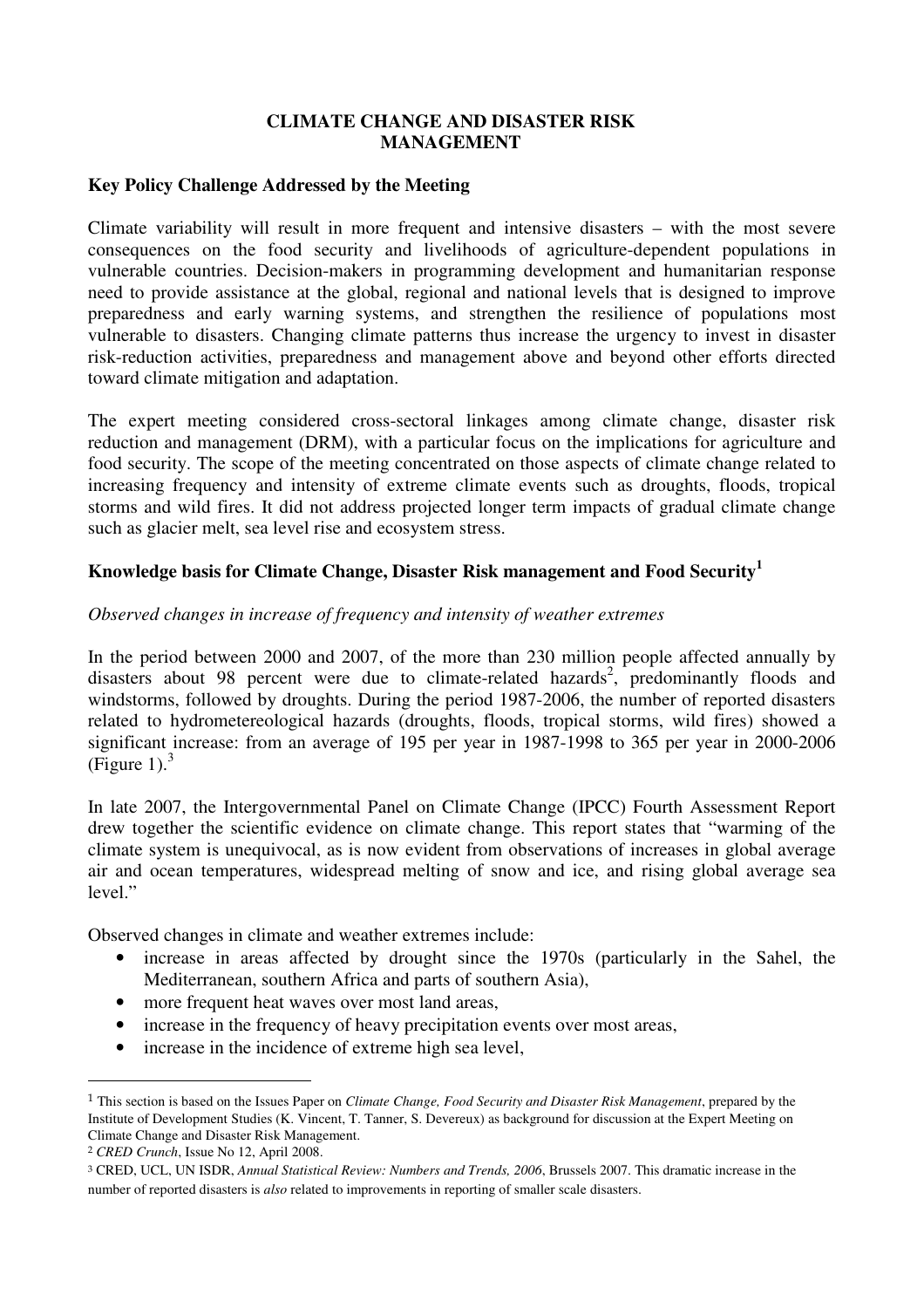• increase in intense tropical cyclone activity in the North Atlantic since about  $1970^4$ .



Figure 1 - Occurrence of hydrometereological hazards 1987-2006 Centre for Research on the Epidemiology of Disasters (CRED) – Annual Disasters Statistical Review 2006, Brussels, May 2007

## *Projected changes in increase of frequency and intensity of weather extremes*

These observed changes in climate are likely to continue into the future. The IPCC Fourth Assessment Report states that there is high agreement and much evidence that, with current climate change mitigation policies and related sustainable development practices, global greenhouse gas emissions will continue to increase during the next few decades. Greenhouse gas emissions at or above current rates will cause further warming and induce other changes in the global climate system during the twenty-first century that very likely will be larger than those observed in the twentieth century. A number of socio-economic development scenarios have been developed to help project the range of potential future climate change, depending on different patterns of fossil fuel use. For the next two decades, a warming of about 0.20C per decade is projected for a range of these scenarios, after which potential increases vary with the scenario in question.

In addition to outlining the potential degree of warming, the IPCC Fourth Assessment Report expresses higher confidence than previous official reports in the projected patterns of warming and related impacts on regions and sectors. Linkages between evolving risk patterns and climate change are non-linear and highly sector and region specific. These linkages are only partially explored in the report, but they reveal some expected trends including the following<sup>5</sup>.

**Drought**: Drought is a particular concern in Africa. According to the IPCC, the areas suitable for agriculture, the length of growing seasons and yield potential, particularly along the margins of semi-arid and arid areas, are expected to decrease. By 2020, between 75 and 250 million people are projected to suffer greater water stress due to climate change in the region. Agricultural production and access to food in many African countries and regions is therefore projected to be severely

<sup>4</sup> Note: there is no clear trend in the number of cyclones, and little evidence of similar increases elsewhere.

<sup>5</sup> Synthesis of the IPCC Report indications of how climate change will alter global risks patterns in: UN, *Disaster Risk Reduction: Global Review 2007*, New York, 2007.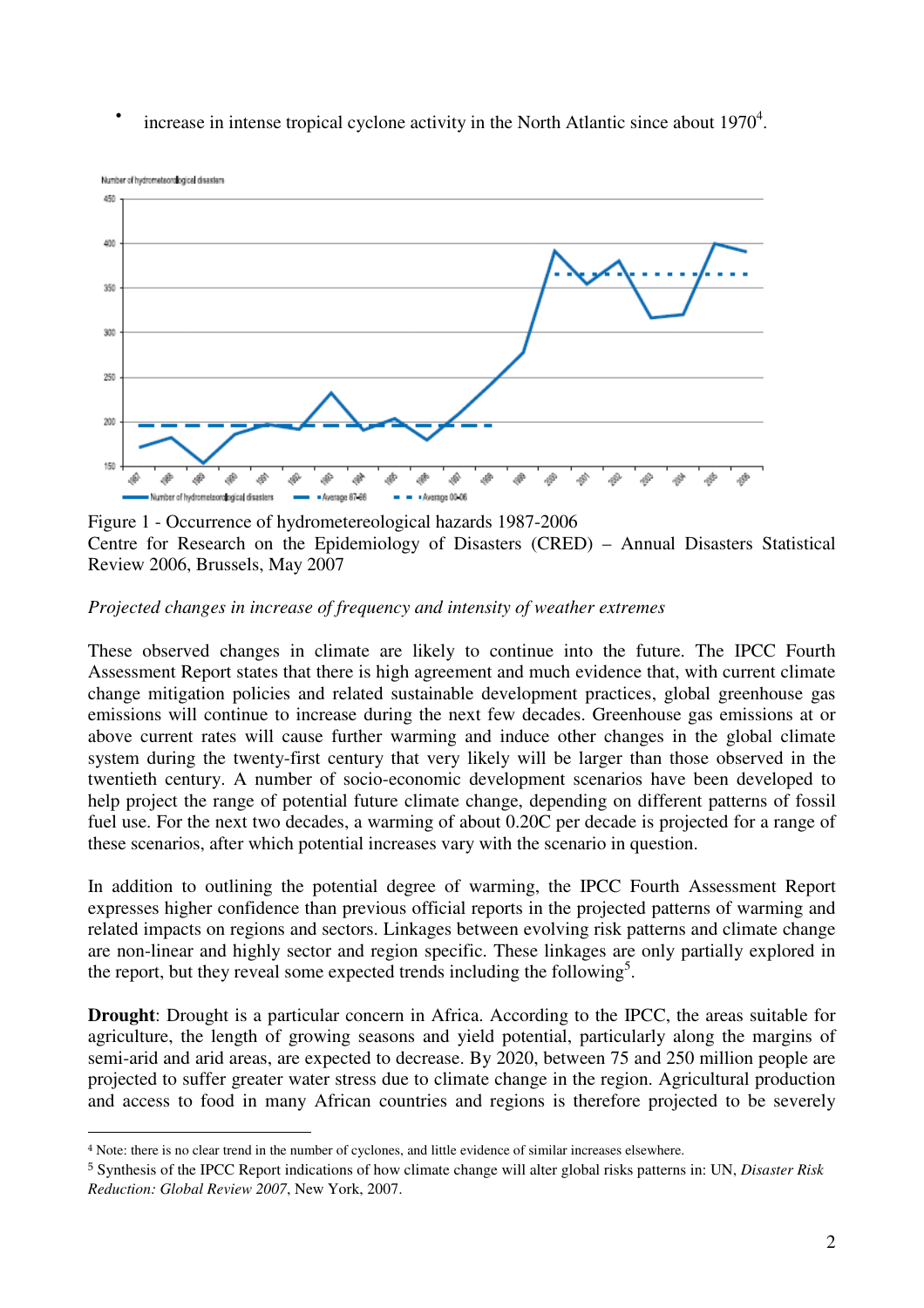compromised by climate variability and change. Increased drought hazard and decreasing availability of food and water could lead to scenarios of greatly increased risk that could stretch existing humanitarian response systems.

**Flood:** The IPCC confirmed that heavy precipitation events are very likely to become more frequent. Heavily populated mega-deltas in South, East, and Southeast Asia will be at greatest risk. In Africa, rising sea levels will affect low-lying coastal areas with large populations. To the extent that more flooding events that exceed historical parameters affect areas that have not developed early warning, preparedness and response systems, mortality risk may increase, while a generalized increase in economic loss risk in all regions could be foreseen.

**Tropical cyclone**: Higher sea temperatures are likely to lead to more intense tropical and extratropical cyclones. This will directly increase hazard exposure in existing cyclone hotspots, particularly if combined with an increase in the concentration of population and economic activities in these areas. At the same time, higher sea temperatures may also alter cyclone tracks, meaning that hazard exposure to tropical storms could increase in regions that historically have not suffered cyclones, creating new hotspots.

| weather events during the twenty-first century (not taking into account adaptive capacity) <sup>6</sup> |  | <b>Table 1:</b> Projected major sectoral trends and impacts due to changes in climate and extreme |  |  |  |  |  |  |
|---------------------------------------------------------------------------------------------------------|--|---------------------------------------------------------------------------------------------------|--|--|--|--|--|--|
|                                                                                                         |  |                                                                                                   |  |  |  |  |  |  |

| Phenomenon<br>and direction                                                               | Likelihoo<br>d of<br>future<br>trends <sup><math>7</math></sup> | Examples of major projected impacts by sector                                                                                              |                                                                                                     |                                                                                                                                               |                                                                                                                                                                                                          |  |  |  |
|-------------------------------------------------------------------------------------------|-----------------------------------------------------------------|--------------------------------------------------------------------------------------------------------------------------------------------|-----------------------------------------------------------------------------------------------------|-----------------------------------------------------------------------------------------------------------------------------------------------|----------------------------------------------------------------------------------------------------------------------------------------------------------------------------------------------------------|--|--|--|
| of trend.                                                                                 |                                                                 | Agriculture,<br>forestry and<br>ecosystems                                                                                                 | Water<br>resources                                                                                  | Human health                                                                                                                                  | Industry, settlement<br>and society                                                                                                                                                                      |  |  |  |
| Warmer,<br>fewer cold<br>days and<br>nights, more<br>frequent hot<br>days and<br>nights   | Virtually<br>certain                                            | Increased<br>yields in<br>colder<br>environments;<br>decreased<br>yields in<br>warmer<br>environments;<br>increased<br>insect<br>outbreaks | Effects on<br>water<br>resources<br>relying on<br>snowmelt;<br>effects on<br>some water<br>supplies | Reduced human<br>mortality from<br>decreased cold<br>exposure                                                                                 | Reduced energy<br>demand for heating;<br>increased<br>demand for cooling;<br>declining air quality in<br>cities; reduced<br>disruption to transport<br>due to snow, ice;<br>effects on winter<br>tourism |  |  |  |
| Warm spells<br>and heat<br>waves with<br>frequency<br>increasing in<br>most land<br>areas | Very<br>likely                                                  | Reduced<br>yields in<br>warmer<br>regions<br>because of<br>heat stress;<br>increased<br>wildfire<br>danger                                 | Increased<br>water<br>demand;<br>water<br>quality<br>problems, e.g.<br>algal blooms                 | Increased risk of<br>heat-related<br>mortality,<br>especially for the<br>elderly,<br>chronically sick,<br>very young and<br>socially isolated | Reduced quality of life<br>for people in warm<br>areas without<br>appropriate<br>housing; impacts on<br>the elderly, very<br>young and<br>poor                                                           |  |  |  |

<sup>6</sup> IPCC*, Technical Summary: Contribution of Working Group II to the Fourth Assessment Report of the Intergovernmental Panel on Climate Change*, Cambridge University Press, Cambridge UK

<sup>7</sup> Based on projections for the twenty-first century using IPCC Special Report on Emissions (SRES) scenarios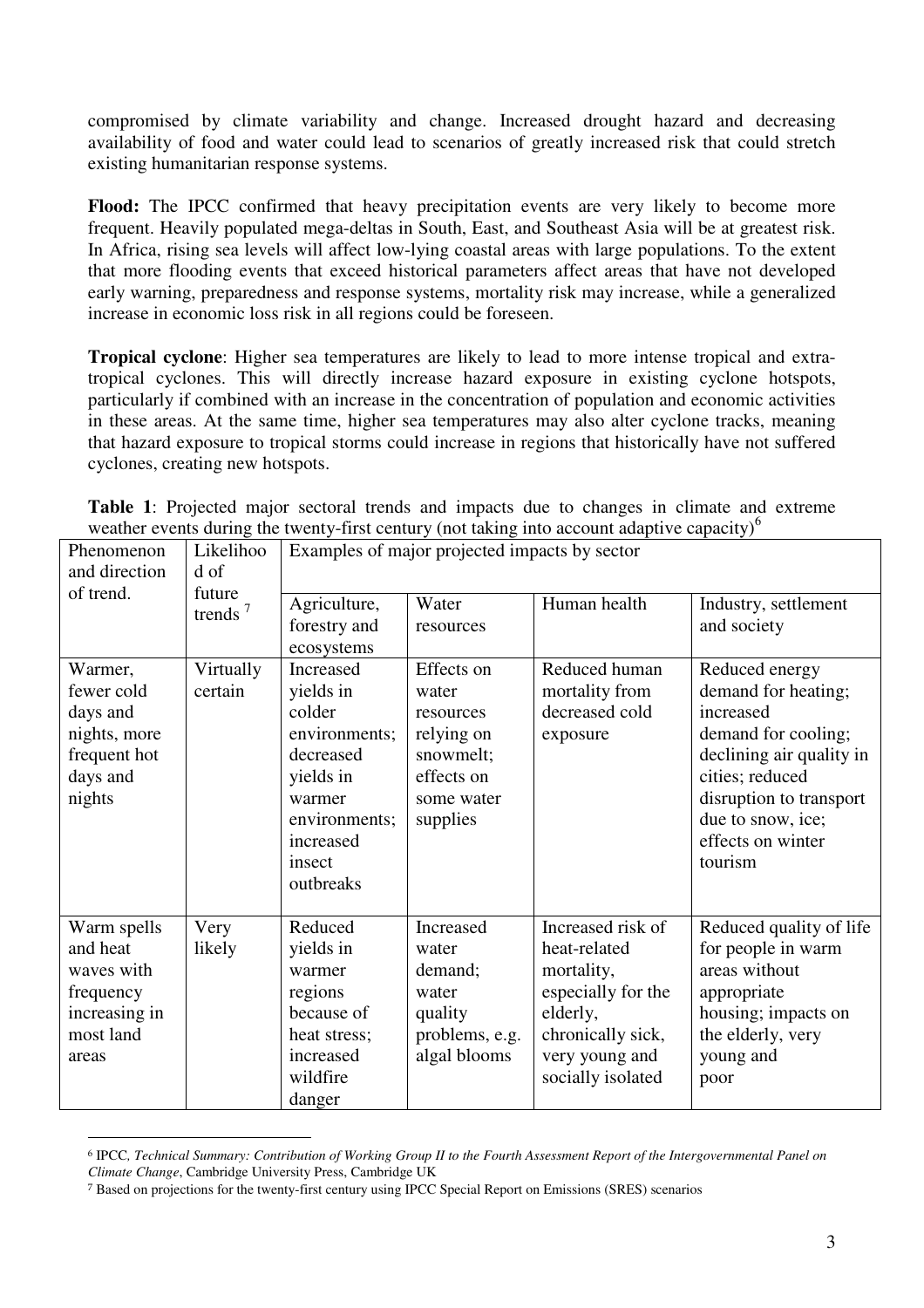| Heavy<br>precipitation<br>events with<br>frequency<br>increasing in<br>most areas  | Very<br>likely | Damage to<br>crops, soil<br>erosion,<br>inability to<br>cultivate land<br>due to soil<br>waterlogging                                   | Adverse<br>effects on<br>quality of<br>surface and<br>groundwater;<br>contamination<br>of water<br>supply; less<br>water scarcity | Increased risk of<br>deaths, injuries<br>and infectious,<br>respiratory and<br>skin diseases                                                              | Disruption of<br>settlements,<br>commerce, transport<br>and<br>societies due to<br>flooding;<br>pressures on urban and<br>rural infrastructures;<br>loss of property          |
|------------------------------------------------------------------------------------|----------------|-----------------------------------------------------------------------------------------------------------------------------------------|-----------------------------------------------------------------------------------------------------------------------------------|-----------------------------------------------------------------------------------------------------------------------------------------------------------|-------------------------------------------------------------------------------------------------------------------------------------------------------------------------------|
| Area affected<br>drought<br>by<br>increases                                        | Likely         | Land<br>degradation;<br>lower yields,<br>crop damage<br>and failure;<br>increased<br>livestock<br>deaths;<br>increased<br>wildfire risk | More<br>widespread<br>water stress                                                                                                | Increased risk of<br>food and water<br>shortage;<br>increased<br>risk<br>of<br>malnutrition;<br>increased risk of<br>water and food-<br>borne<br>diseases | Water<br>shortage<br>for<br>settlements,<br>industry<br>and<br>societies; reduced<br>hydropower<br>generation<br>potentials;<br>potential<br>for<br>population migration      |
| Intense<br>tropical<br>cyclone<br>activity<br>increases.                           | Likely         | Damage to<br>crops; trees<br>uprooted;<br>damage to<br>coral reefs,<br>coastal<br>ecosystems<br>and<br>communities                      | Disruption of<br>public water<br>supply from<br>power outages                                                                     | Increased risk of<br>deaths, injuries,<br>water- and food-<br>borne diseases;<br>post-traumatic<br>stress disorders                                       | Disruption by flood<br>and high winds;<br>private insurers<br>withdraw risk<br>coverage in vulnerable<br>areas; loss of property;<br>potential for<br>population<br>migration |
| Increased<br>incidence of<br>extremely<br>high sea level<br>(excludes<br>tsunamis) | Likely         | Salinization of<br>irrigation<br>water,<br>estuaries and<br>freshwater<br>systems                                                       | Decreased<br>freshwater<br>availability<br>due to<br>saltwater<br>intrusion                                                       | Increased risk of<br>injury and death<br>by drowning in<br>floods; migration-<br>related health<br>effects                                                | Costs of coastal<br>protection vs. costs of<br>land-use relocation;<br>potential for<br>movement of<br>populations<br>and infrastructure; see<br>tropical cyclones<br>above   |

#### *Impacts on Food Security*

Climate change will have profound implications for food security across the globe, but these implications are far from clear – the causal pathways from changes in climate to changes in food security outcomes are likely to vary from region to region. Climate change is happening together with rapid changes in the global economy, communications and social support structures, which generate additional threats and opportunities for climate risk reduction and response. The complex interactions between these factors need to be better understood to advance the knowledge base on the impacts of climate change on food security. In addition to a rural focus, it also requires attention to urban and peri-urban areas which are becoming increasingly important for markets, storage and production as well as consumption.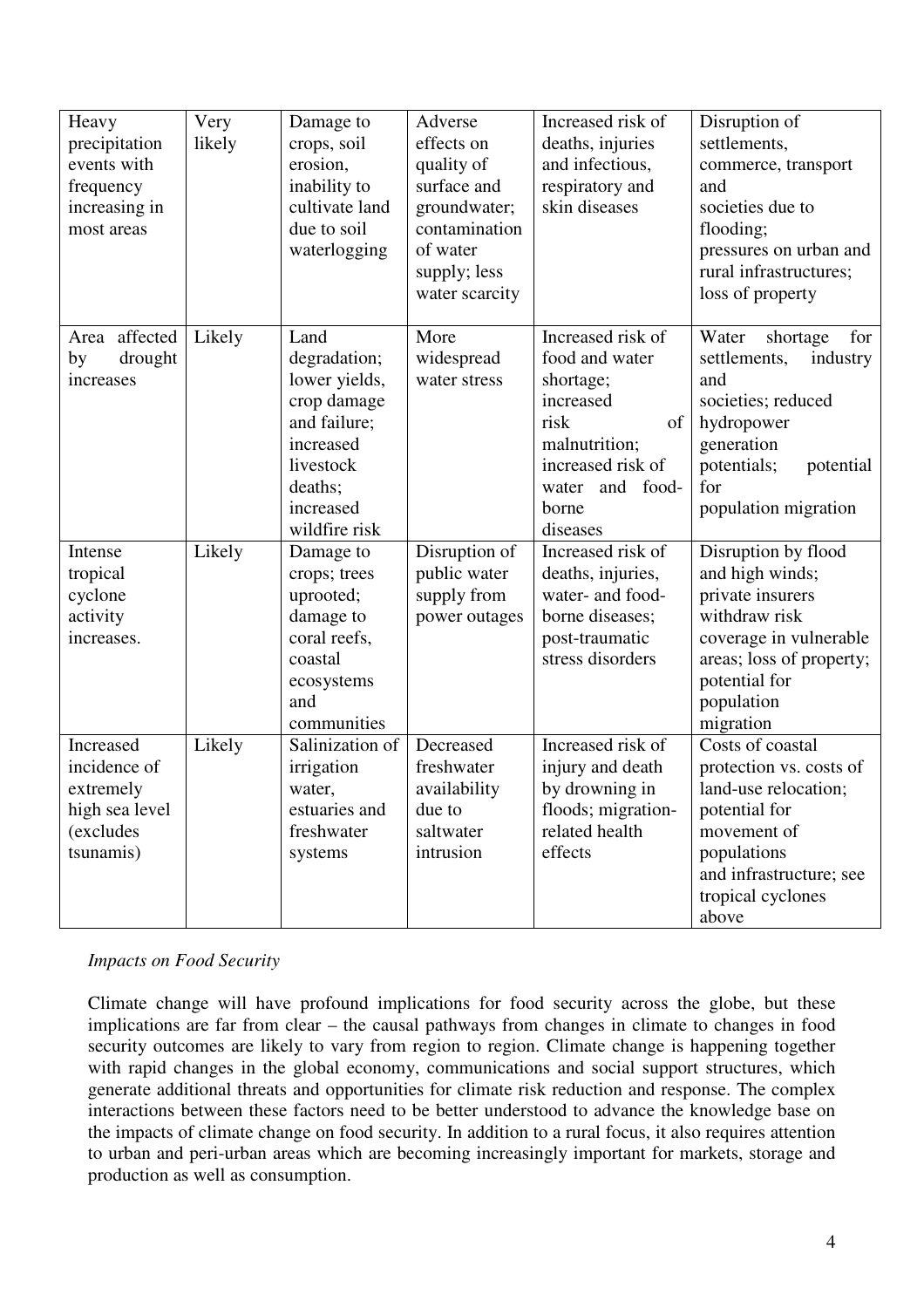To date, analysis of climate change impacts on food security has focused mainly on the implications of climate change for global food production while analysis of the stability, utilization and access dimensions of food security and of livelihoods under alternative climate change scenarios has been limited. This is reflected in the limited level of citable literature in the 2007 IPPC Fourth Assessment Report which, while noting these lacunae, focuses on changes in food availability by modelling gradual long-term climatic changes<sup>8</sup>. More focused attention on the connections between environmental, social, economic and political processes is necessary to understand the present and longer term impacts on livelihoods, food access, stability and use<sup>9</sup>. Some of the emerging food security issues are the following.

**Availability of food**: The most direct impact of climate change on food security is through changes in food production. Short-term variations are likely to be influenced by extreme weather events that disrupt production cycles. Most assessments of the impacts of climate change deal with aggregate changes (gains and losses) in arable land, changes in actual and potential yields, and inter-annual variability of harvests. These models all agree that climate change impacts on the availability of food will vary geographically – temperate regions in the high latitudes will see a slight increase in productivity with South Asia and southern Africa suffering negative impacts on food crops).

**Stability**: Weather extremes and climate variability are the main drivers of food production instability, especially in rainfed farming systems with limited irrigation. There has been little analysis of the impact of the changing frequency of extreme weather events on stability, particularly the interaction at the local level between relatively moderate impacts of climate change on overall agro-ecological conditions and much more severe climatic and economic vulnerability.

**Utilization**: Projected increases in risk of flooding of human settlements, especially in coastal areas from both sea level rise and increased heavy precipitation, are likely to increase the number of people exposed to vector-borne (e.g. malaria) and water-borne (e.g. cholera) diseases. This, in turn, lowers people's capacity to utilize food effectively, which compromises their food security status. Although there has been much research on the health impacts of climate change in terms of food stability, the utilization element of food security remains understudied.

**Access**: Access to food by all members of the population is arguably as important as food availability. Ensuring access to and the development of markets for food, especially in remote rural areas, is a crucial response to enable greater food security in the face of climate shocks and stresses. Access to food is also likely to be influenced by complex secondary impacts of climate change including conflict, human insecurity, migration and soaring food prices. These will have relevant implications for the design of adequate and diversified humanitarian responses that combine different modalities of resource transfers for food, cash, inputs, etc.

*Conceptual frameworks and tools to advance understanding of impacts of climate extremes on food security* 

Overall, an increase in understanding of the local and national impacts of increased extreme climate events will require a more in-depth analysis that combines the socio-economic drivers of vulnerability with hazard profiling that also factors in projected changes. Vulnerability analysis,

<sup>8</sup> IDS, op. cit., page 10

<sup>9</sup> The complexity of interactions among these factors implies a high degree of unpredictability and that impacts are going to be highly context dependent. This point has also been stressed in a number of publications, e.g. P. Walker, *Climate Change, Humanitarian Action and Complexity*, Feinstein International Center/TUFTS University 2008; and ODI, *Exploring the science of complexity: ideas and implications for development and humanitarian efforts*, 2008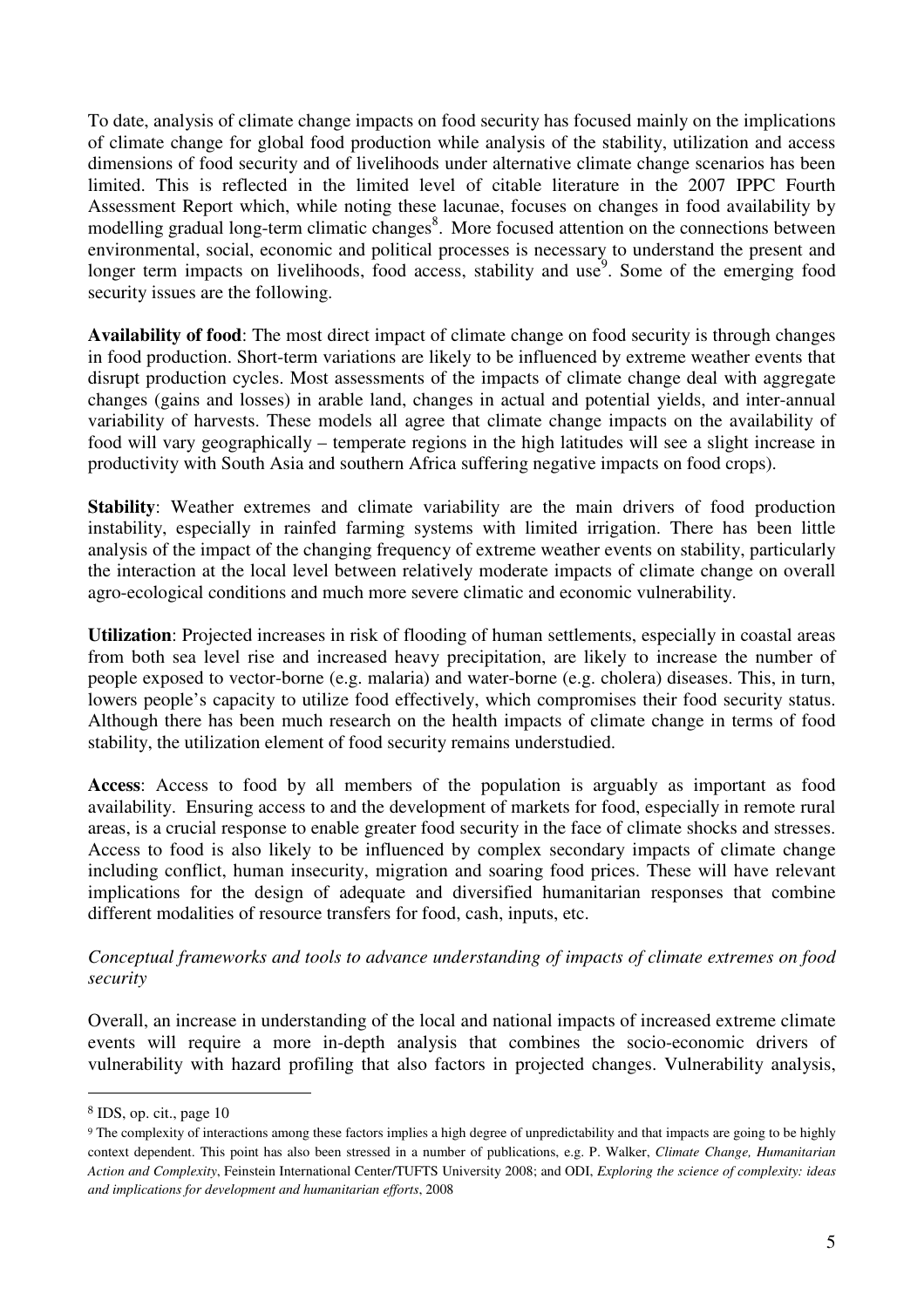which was developed for studies of poverty and food security, is becoming a unifying framework for the climate change adaptation and disaster risk management communities. This is based on the recognition that:

- *disaster risk* results from the combination of a potential damaging event (hazard) and the degree of susceptibility of the elements exposed to that source (vulnerability);
- *hazard exposure* is determined by the combination of hazard frequency and potential severity and the number of people and value of assets exposed;
- *vulnerability* is determined by physical, social, economic and environmental factors or processes such as precarious settlements, dependence on fragile ecosystems, unsafe buildings and uncertain livelihood options.

The focus on vulnerability highlights that exposure to physical phenomena is embedded in, and mediated by, the particular human contexts – social, economic, political, institutional – in which they occur. While physical phenomena are necessary to produce a natural hazard, their translation into risk and potential for disaster is contingent upon human exposure and the lack of capacity to cope with the negative impacts that such exposure might bring to individuals or human systems. This explains why countries experience very different levels of mortality from a similar level of hazard exposure. For example, Haiti and Dominican Republic share a similar hazard profile, yet the impact of natural hazards between 2000 and 2007 was significantly different with an average of 121 000 people affected annually in Haiti and 38 000 in Dominican Republic.

Planning risk reduction and response requires an understanding of vulnerability in terms of identifying who is vulnerable, where they are and why they are vulnerable. Having this information improves targeting and addresses the key drivers of vulnerability.

The different conceptions of vulnerability (biophysical and social) have led to the development of a variety of assessment tools and methods. Typically, analysis of biophysical vulnerability focuses on top-down modelling of global impacts, while analysis of social vulnerability tends to take a more bottom-up approach focused around case studies<sup>10</sup>. Sustainable livelihoods and entitlements analysis frameworks have often informed assessments and analyses of local-level impacts of extreme climate events on livelihoods and food security.

## *Linking the adaptation and disasters communities*

 $\overline{a}$ 

There are clear inter-relationships between tackling climate change and disasters. Effective disaster risk management needs to consider changing climate risk patterns, and given that one of the major threats posed by climate change is an increase in extreme climate events, disaster risk management is a natural entry point for adaptation $11$ . Yet, two distinct communities of researchers and practitioners have evolved, one dealing with long-term environmental impacts of climate change and the other dealing with impacts of hazards/disasters on human society.

<sup>&</sup>lt;sup>10</sup> More details on vulnerability assessment tools and indicators are provided in the IDS Issues Paper, pp 12-15.

<sup>11</sup> Disaster risk management focuses on building the institutional basis for risk reduction; increasing scientific and popular understanding of risk; strengthening early warning systems; improving natural resource management and construction practices; promoting preparedness for emergency response; and mobilizing resources for and implementing emergency response and rehabilitation operations. The UN ISDR definition of disaster risk management is "*the systematic process of using administrative decisions, organization, operational skills and capacities to implement policies, strategies and coping capacities of the society and communities to lessen the impacts of natural hazards and related environmental and technological disasters. This comprises all forms of activity, including structural and non-structural measures to avoid (prevention) or to limit (mitigation and preparedness) adverse effects of hazards*".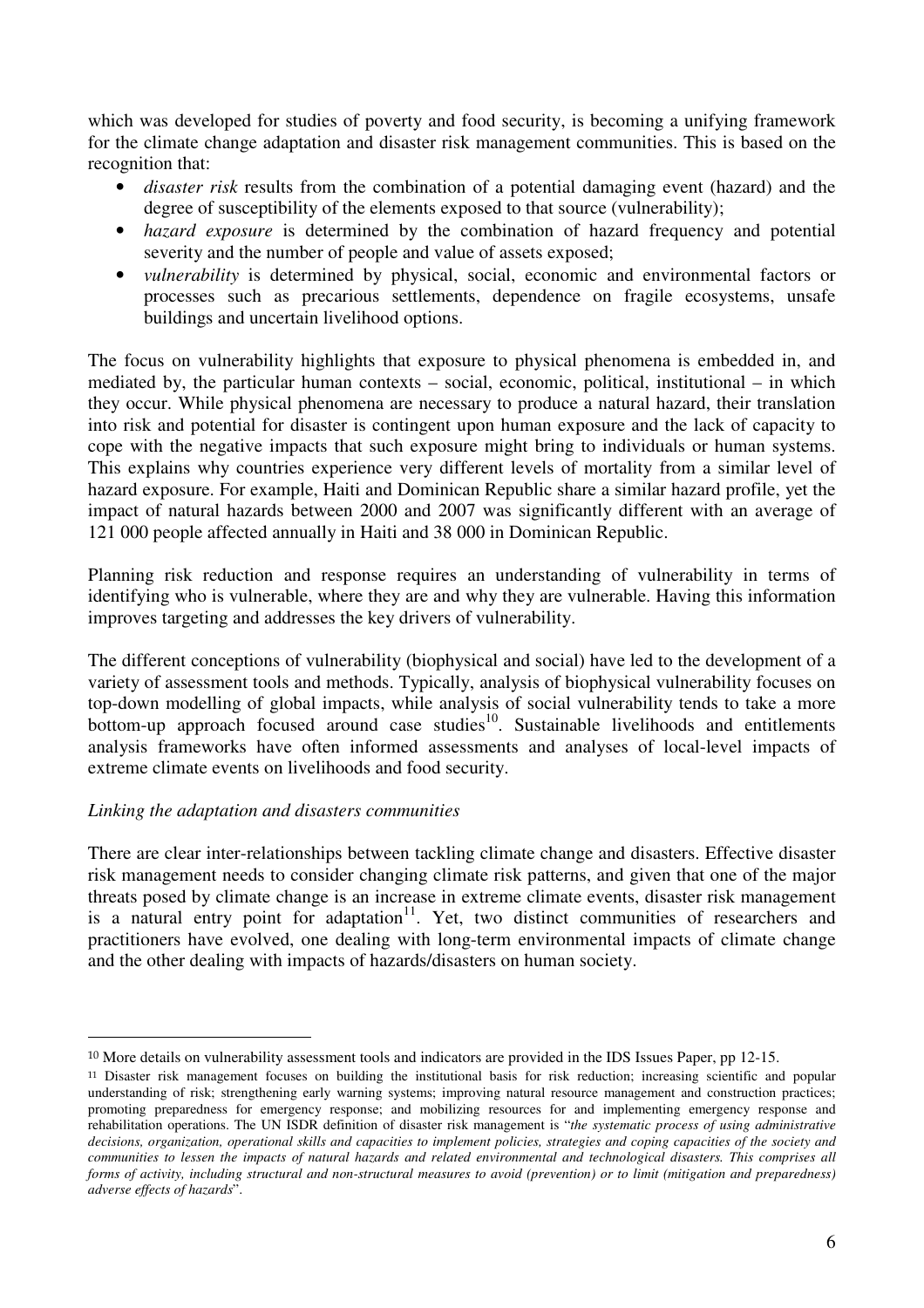This divergence has been attributed to differing time and spatial scales of activity by the two communities. The climate change community tends to focus on the longer term while the disasters community has typically focused on the short term. In addition, climate change science works primarily at the global level with models reflecting the global nature of the atmospheric and oceanic circulation, while those working in the disaster field have tended to focus on the local and national level where weather extremes are manifest, perhaps overlooking the root causes of vulnerability at the international level. The consequences of these different foci have led to the development of different language and terminology to refer to similar concepts and phenomena, and cemented the divide.

**Table 2** General characterization of climate change adaptation and disaster risk reduction communities $12$ 

| Climate change adaptation                                                                                                                                                                                     | Disaster risk reduction                                                                                                                                                                                                                                                                               |
|---------------------------------------------------------------------------------------------------------------------------------------------------------------------------------------------------------------|-------------------------------------------------------------------------------------------------------------------------------------------------------------------------------------------------------------------------------------------------------------------------------------------------------|
| Approach                                                                                                                                                                                                      |                                                                                                                                                                                                                                                                                                       |
| · risk management<br>· strong scientific basis<br>· environmental science perspective<br>· highly interdisciplinary<br>· vulnerability perspective<br>· long-term perspective<br>· global scale<br>· top-down | · risk management<br>· engineering and natural science basis<br>. traditional focus on event and exposure and on technological<br>solutions<br>. shift from response and recovery to awareness and<br>preparedness<br>· short term but increasingly longer term<br>· local scale<br>· community-based |
| Organisations and institutions                                                                                                                                                                                |                                                                                                                                                                                                                                                                                                       |
| . United Nations Framework Convention on Climate Change<br>(UNFCCC)<br>· Intergovernmental Panel on Climate Change (IPCC)<br>· Academic research<br>. National environment and energy authorities             | . United Nations (UN)<br>· ProVention Consortium (World Bank)<br>. International Federation of Red Cross and Red Crescent<br>Societies (IFRC)<br>. International, national and local civil society organisations<br>· National civil defence authorities                                              |
| International conferences                                                                                                                                                                                     |                                                                                                                                                                                                                                                                                                       |
| · Conference of the Parties (COP)                                                                                                                                                                             | . World Conference on Disaster Reduction                                                                                                                                                                                                                                                              |
| Assessment                                                                                                                                                                                                    |                                                                                                                                                                                                                                                                                                       |
| · IPCC Assessment Reports                                                                                                                                                                                     | . IFRC Vulnerability and Capacity Assessment (VCA)<br>· IFRC World Disasters Report<br>· International disasters databases:<br>* EM-DAT<br>* NatCatSERVICE (Munich Re)<br>* Sigma (Swiss Re)                                                                                                          |
| Strategles                                                                                                                                                                                                    |                                                                                                                                                                                                                                                                                                       |
| . National communications to the UNFCCC<br>. National Adaptation Plans of Action (NAPA) for Least<br><b>Developed Countries</b>                                                                               | . UN International Decade for Natural Disaster Reduction<br>(IDNDR)<br>. Yokohama Strategy and Plan of Action for a Safer World<br>. UN International Strategy for Disaster Reduction (ISDR)<br>. Hyogo Framework for Action 2005-15                                                                  |
| Funding                                                                                                                                                                                                       |                                                                                                                                                                                                                                                                                                       |
| · Special Climate Change Fund<br>· Least Developed Countries Fund<br>. Kyoto Protocol Adaptation Fund                                                                                                         | · National civil defence/emergency response<br>. International humanitarian funding (for instance, UN Office<br>for the Coordination of Humanitarian Affairs (OCHA)<br>· Multilateral banks<br>· Bilateral aid                                                                                        |

<sup>12</sup> F. Thomalla, *et al.*, Reducing hazard vulnerability: towards a common approach between disaster risk reduction and climate adaptation, *Disasters.* 2006 30(1) p 40.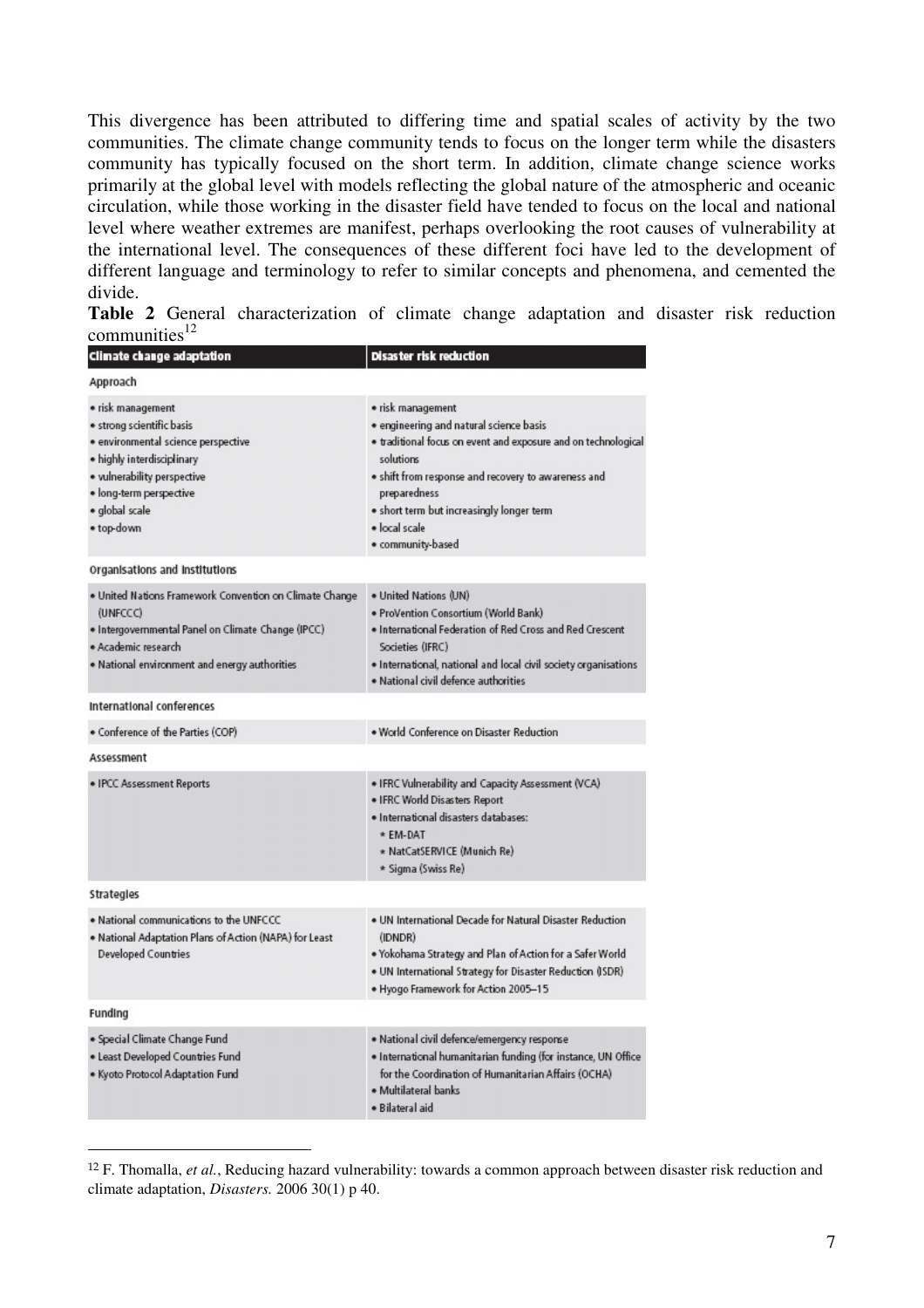There have been multiple calls for greater integration of the two communities and – as knowledge of climate change and the negative effects of disasters increase – there are signs that the two communities are beginning to come together<sup>13</sup>. Policy and operational implications of enhanced linkages between climate change and disaster risk management for food security and livelihoods protection are described in the following section.

#### **Implications of climate change for effective disaster risk management and food security protection**

## *Challenges*

 $\overline{a}$ 

As shown, climate change will increase the number and scale of disasters that need to be managed and modify geographical distribution of natural hazards. In addition, climate change affects local vulnerability to shocks through:

- increased food insecurity and malnutrition due to decline in agriculture production and erosion of vulnerable groups' assets;
- changes in morbidity patterns and potential declines in human health;
- scarce resources (water, land, fisheries) potentially leading to conflict and population displacement.

Adjustments will need to take into consideration present risk through additional investment in risk reduction and a renewed emphasis on preparedness to manage more frequent and intense disasters.

It will also require increasing capacities and flexibility to plan for future changes. Management of climate risk will be instrumental in protecting livelihoods and food security from evolving and less predicable natural hazards and shocks. More specific implications for effective disaster risk management include:

- combining historical trends with scenario modelling when undertaking gender-sensitive risk and vulnerability assessments;
- using existing food security and livelihoods assessment tools that improve understanding of local impacts of climate hazards by considering differential vulnerabilities within countries; communities and households, including those due to gender, age and socio-economic factors;
- adapting traditional coping strategies, since climate change alters patterns of risk and might erode the assets on which they are based;
- considering linkages between climate change mitigation and risk reduction by ensuring that low carbon emission risk reduction solutions and mitigation efforts do not increase exposure of populations and economic assets to climate hazards;
- considering longer term perspectives to address secondary impacts of disasters, such as wider scale migrations, temporary or seasonal migration that turn into permanent migrations flows, and their implications for conflict and security issues;
- revising land-use planning schemes to include evolving hazard profiles and subsidized relocation schemes in high risk areas;
- renewing emphasis on sustainable natural resource management practices (water, soil, fisheries, forestry) which constitute the baseline for all risk reduction and adaptation options;

<sup>13</sup> For example, the *Stockholm Plan of Action for Integrating Disaster Risks and Climate Change Impacts in Poverty Reduction* and the *Oslo Policy Forum on Changing the Way We Develop: Dealing with Disasters and Climate Change.*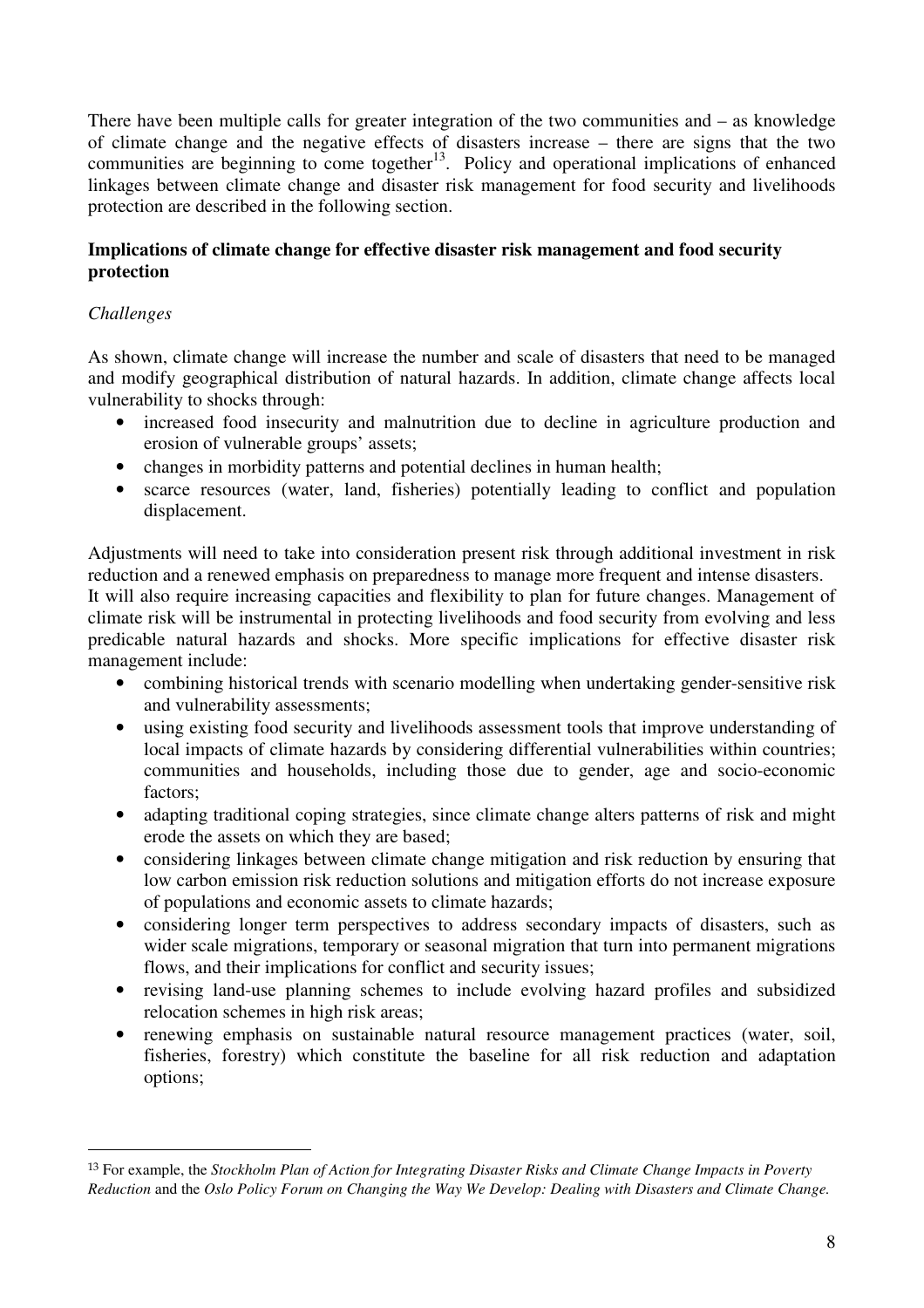- investing in management and dissemination of climate information that recognizes that the targets have different access to information and abilities to respond or act because of their gender, age, ethnicity and socio-economic groups;
- investing in further preparedness so all levels (local communities, governments, regional and international organizations) can respond more effectively to humanitarian consequences of climate change;
- ensuring that food security contingency plans consider multiple global and local climate and market shocks and diversified responses (production, trade, stockpiling, food and cash transfers);
- increasing investment in social protection and risk transfer, since the increase in frequency of hazards may erode peoples' abilities to recover and the increase in magnitude of hazards will result in additional pressure on national social protection systems and humanitarian aid;
- formulating better communications and awareness-raising methodologies and strategies to ensure that climate information reaches end users and that communities and policy-makers are mobilized at all levels to initiate preventive action;
- thinking of disaster risk management as a continuum (from prevention to building back better) rather than in separate phases (prevention, mitigation, early warning preparedness, response, recovery, rehabilitation);
- investing in education to allow new generations to develop the new skills necessary for nonagriculture-based livelihoods in recognitions that opportunities in climate-sensitive sectors might change dramatically because of ecosystems stress.

## **Example of investment in climate risk reduction**

# *Bangladesh disaster preparedness saves million of lives*

## *in areas hit by cyclone Sidr in November 2007*

Bangladesh has a high level of vulnerability to natural disasters. It faces regular occurrences of floods, tropical cyclones, tornadoes and tidal bores. Even if no single event can be attributed uniquely to climate change, the scientific community agrees that global warming will increase the frequency and intensity of hydro-meteorological disasters in the country. In addition, Bangladesh is considered one of the countries most at risk of climate change as a consequence of rising sea levels leading to loss of land and production, and migration.

Cyclone Sidr (Category IV) hit Bangladesh on 15 November 2007 with wind speeds up to 250 km per hour. Sidr caused extensive damage in 31 districts (out of 64), left 4 234 people dead, thousands injured, and more than one million houses entirely or partly destroyed. Despite these dramatic numbers, the extent of the disaster was limited as a result of prevention efforts. For instance, the less powerful cyclone that hit Bangladesh in 1970 caused 300 000 deaths. Such enormous losses did not recur in the case of Sidr as a consequence of extensive dialogue and long-term efforts undertaken jointly by humanitarian and development actors, national and local authorities, and civil society that had resulted in:

- a simple early warning system local volunteers shouting through megaphones to warn people about the cyclone saved thousands of lives;
- shelter capacity people residing in the cyclone's path could be evacuated to temporary settings;
- coordination a national platform, the Disaster and Emergency Response Group set up under government leadership, included government and donor representatives, UN agencies, NGOs, Bangladesh Red Crescent Society and international financial institutions.

*Based on presentation by F. Gentiloni (OCH*A)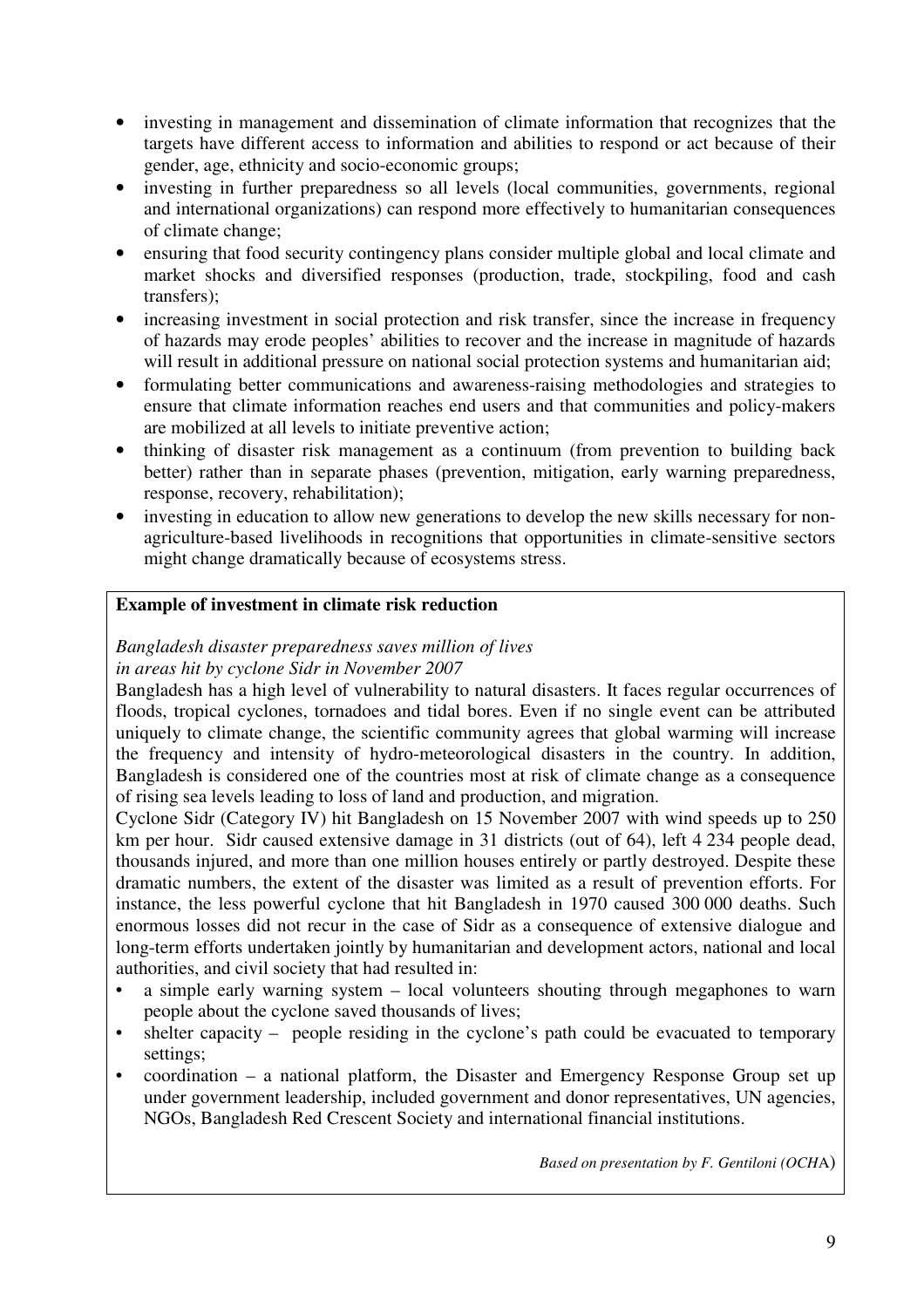## *Opportunities*

As climate change acquires an increasingly high profile in the political agenda, it offers an opportunity for disaster risk management to gain the recognition it deserves as a key instrument for protecting development gains and food and livelihood security from natural hazards. For example, it offers increased opportunities for:

- mainstreaming risk management in climate-sensitive sectors including agriculture, fisheries, water, infrastructure and health;
- systemizing disaster risk management operations across administrative levels, from local to international;
- enhancing linkages and synergies between the humanitarian and environment communities;
- renewing interest in preparedness and contingency planning to manage more frequent and less predictable multiple hazards;
- accessing new or additional financial instruments<sup>14</sup>.

#### **Example of investment in climate risk reduction**

#### *Improving long-lead forecast products customized for local use*

Improved use of climate information is a key instrument for addressing existing climate risks while, at the same time, building capacity to manage future threats induced by climate change.

Lessons from the Asian Disaster Preparedness Center's (ADPC's) work in a number of Asian countries show a generalized need to produce climate information that is understandable and usable by policy- and decision-makers, intermediary service providers (such as extension services) and communities at risk. Current gaps include:

- **i** insufficient networks of climate stations;
- inadequate data on climate impacts (damage and loss);
- overly generic climate information in terms of space and time that seldom matches end-user needs at local level;
- lack of understanding because of unclear language;
- lack of technical capacity to interpret the information, develop impact outlooks and communicate to the end users within the extension departments.

Key elements of bottom-up processes that can address the above gaps and deliver climate information customized to end users' needs should:

- assess user needs requires understanding of the agricultural system, agricultural calendars and what kind of information is needed and when;
- assess relevance of existing climate information to meet needs requires short-, medium- and long-term forecasting products;
- promote institutional networking and partnerships requires involvement of key service providers, line departments and representatives of end-user groups;
- improve forecast products and enhance linkages with global centers;
- build capacity for effective application of climate information in the agriculture, livestock and fisheries sectors;
- broaden risk management options at local level requires focusing on the multi-hazard context;
- support community participation in risk assessment and preparedness and contingency planning;
- develop technology and test products with end users;
- promote mainstreaming by showing measurable improvements;
- attract policy attention for scaling-up.

*Based on presentation by S. Ramsey, ADPC/FAO* 

<sup>14</sup> See Section 4.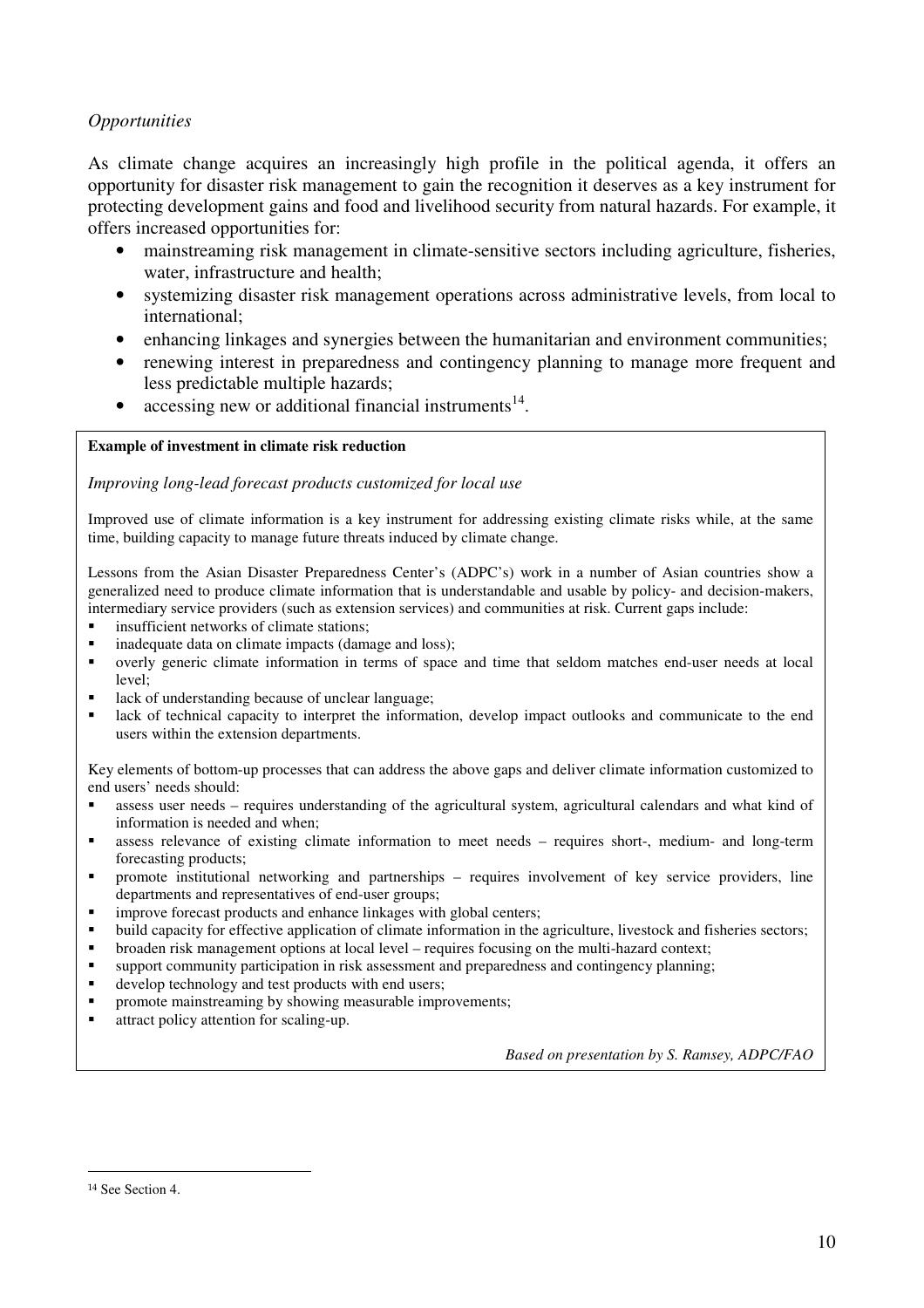## **Emerging trends in disaster risk management: local, national and international strategies to address the consequences of Climate change on Food security**

## *Community Based Strategies*

Community-based approaches to risk management and climate change adaptation have much in common and are increasingly recognized as key instruments in risk reduction. The approaches are based on participatory risk and vulnerability assessments and planning processes. Support often focuses on facilitating dialogue about local concerns and helping people define risk reduction priorities combined with capacity building and training. Community-based climate risk reduction measures might include practical disaster mitigation measures, such as building dams or dykes, forming emergency response committees, developing community-based early warning systems and practising response and evacuation, advocating at the local or national government level for policy change in favour of preventive action; and enacting measures to reinforce the livelihoods of most vulnerable groups.

New approaches are being developed to factor climate risk management into development and humanitarian programmes; for example, though combining food aid with promotion of financial risk management tools and use of weather information (IFRC) or using food-for-work programmes for community afforestation (WFP).

A number of key elements for processes aiming at supporting disaster risk management and climate change adaptation at the local level are emerging from FAO's work with farmers, fishers, extension services and line departments. They include:

- assessing existing situations and training needs including in-depth assessments of livelihoods strategies, natural resource management practices, farming systems and institutional set-ups;
- organizational strengthening within the agriculture sector, but also linkages across sectors;
- identifying and validating risk management and adaptation options and related technical capacity building on a per-demand basis;
- promoting local empowerment processes such as community mobilization, awareness raising and policy dialogue;
- sharing knowledge;
- advocating for scaling-up based on lessons learned.

Some additional issues to take into consideration include:

- communications and awareness raising need to simplify complicated climate change concepts, use appropriate media (traditional or modern) and translate into local languages;
- modelling and forecasting need to ensure that people understand the uncertainty of climate change projections, in order to ensure community ownership of response actions;
- technology and information need to simplify tools to ensure they will be manageable at local level and to improve targeting, because resources normally allocated at national level can fail to reach the most vulnerable groups;
- investment in education and migration need to recognize this has become a key coping strategy for young generations in households dependent upon ecosystems that are under high stress;
- risk mitigation approaches need to promote and implement approaches through existing community institutions such as health points, religious institutions, schools and elders.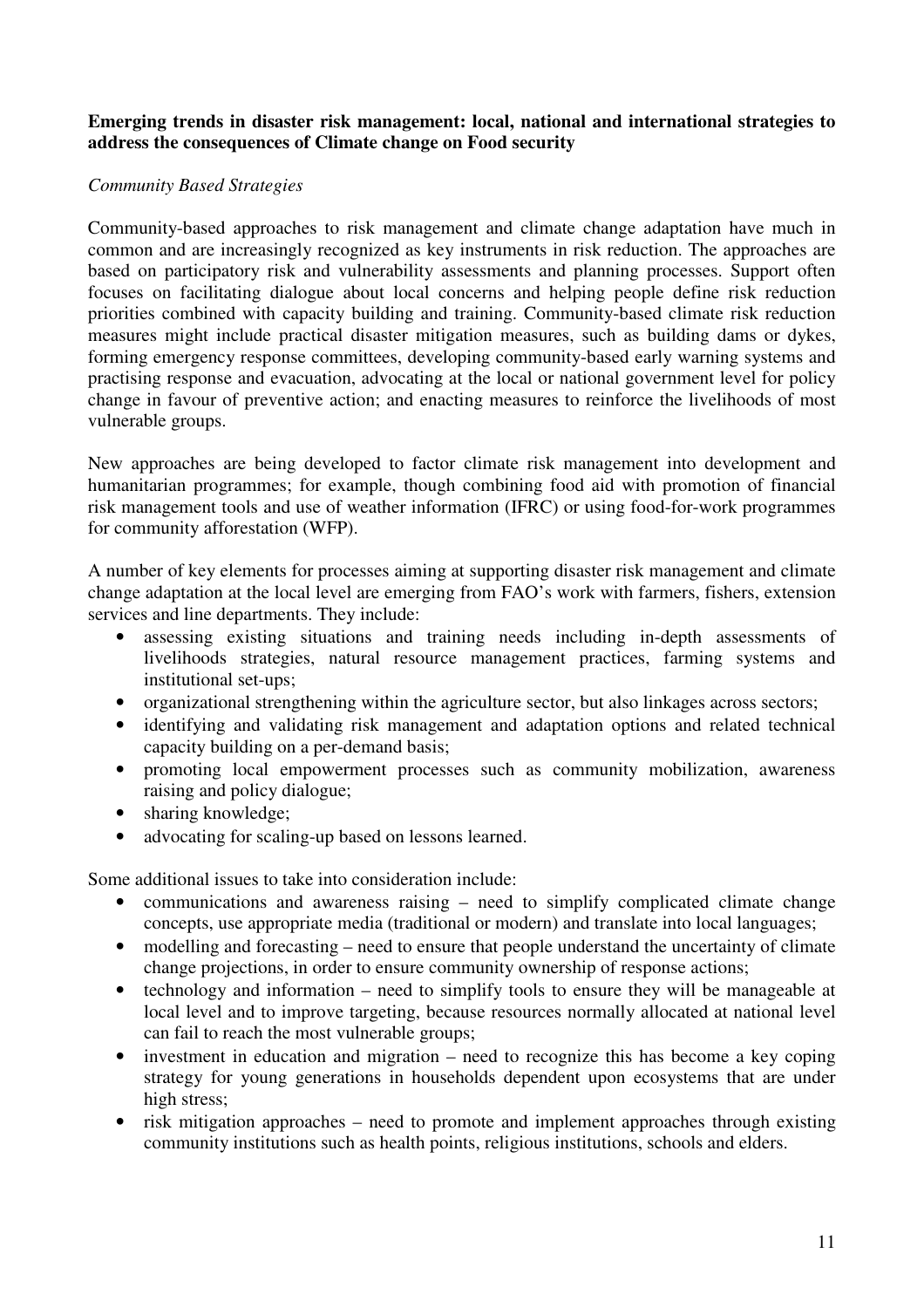#### *National Strategies*

Disaster risk management, climate change and food security are addressed at national level within different policy frameworks such as disaster risk management legislation, national adaptation plans of action and national strategies for food security. In addition, they are managed through different line departments that often have no cross-sectoral coordination. For example, the ministry of interior or civil protection normally is responsible for disaster risk management while the ministry of environment is responsible for climate change.

To address underlying factors of vulnerability and protect food security and livelihoods from increasing climate risk, DRM and climate change adaptation should be linked and embedded in development (Poverty Reduction Strategy Papers, food security strategies) and sectoral strategies (agriculture, forestry, fisheries, health infrastructure).

This will require additional political commitment and financial resources to address risk reduction together with elements of institutional innovation that include:

- enhanced cross-sectoral coordination at all administrative levels including disaster risk management, climate change and food security committees with representation of climatesensitive sectors and vulnerable groups;
- enhanced chains of vertical local-district-provincial-national linkages and clear lines of command – combining bottom-up and top-down approaches<sup>15</sup>;
- increased capacity building within climate-sensitive sectors including adjustments to institutional set-up and staff training;
- renewed emphasis on awareness raising, information sharing, communication and outreach – consolidating and simplifying messages;
- increased promotion of synergies among academia and research institutes, policy-makers and end users – particularly in areas that need substantial investment in new technologies such as improved use of climate information and early warning systems;
- adjusted mandates of middle-level service providers such as extension services to enable them to deliver sector-specific advisory services related to climate risk.

<sup>&</sup>lt;sup>15</sup> Good lessons have been developed by the fire management community.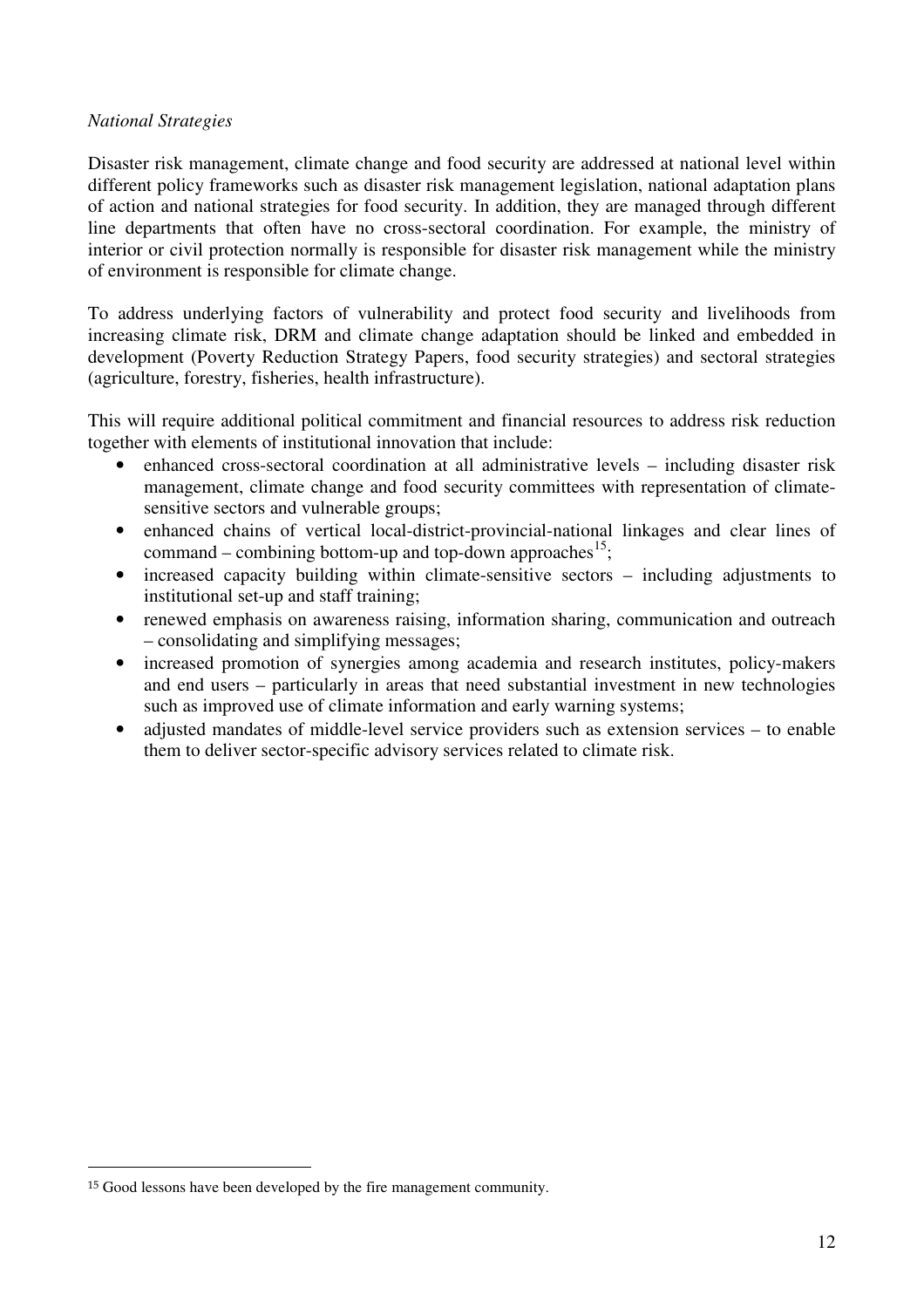#### **Example of capacity-building for climate risk management in vulnerable sectors**

*Development of a plan of action for the Bangladesh Department of Agriculture Extension to strengthen disaster prevention and preparedness in the agriculture sector* 

In 2003, the Government of Bangladesh adopted the Comprehensive Disaster Management Programme (CDMP) with the support of UNDP and DFID. The CDMP has used a programme approach to facilitate the move from a single agency response-and-relief system to a broad multi-sectoral strategy that addresses the issue of community vulnerability. Within the above context, FAO was requested to assist the Ministry of Agriculture (MoA), particularly the Department of Agricultural Extension (DAE), in designing, implementing and monitoring risk-reduction activities and facilitating coordination and collaboration with other stakeholders*.*  •

Activities included the development of the Department of Agriculture Extension Plan of Action to strengthen disaster prevention and preparedness in the agricultural sector. The plan provides an overview of the institutional set-up, policy frameworks, and strengths and weaknesses of the Ministry of Agriculture. It suggests a set of concrete actions organized under seven main result areas:

- institutional set-up in DAE for disaster risk management establishing and empowering a disaster risk management (DRM) cell within DAE and involving DAE staff in community-level DRM committees;
- policy framework for DRM in agriculture integrating DRM issues into MoA policy and agriculture issues into standing orders for disasters, and updating DAE field manuals;
- capacity building and awareness creation institutionalizing training within agriculture training institutes on DRM modules and methodology developed within the project;
- instruments and methodologies to address DRM in agriculture organizing community risk assessments, vulnerability maps, databases on disaster losses;
- technical options for DRM in agriculture, livestock and fisheries stocktaking and establishing collaboration with research institutes;
- collaboration and coordination;
- sustained application of early warning systems at community level building capacity for better use of early warning systems, agricultural impact outlooks and management plans for various anticipated flood and climate scenarios.

The Plan of Action was prepared on the basis of a consultative process between government technicians and project staff. Additional activities included training of civil servants and extension officers, and design of a communications strategy to facilitate coordination with other partners and among the agencies and farmers at the local level.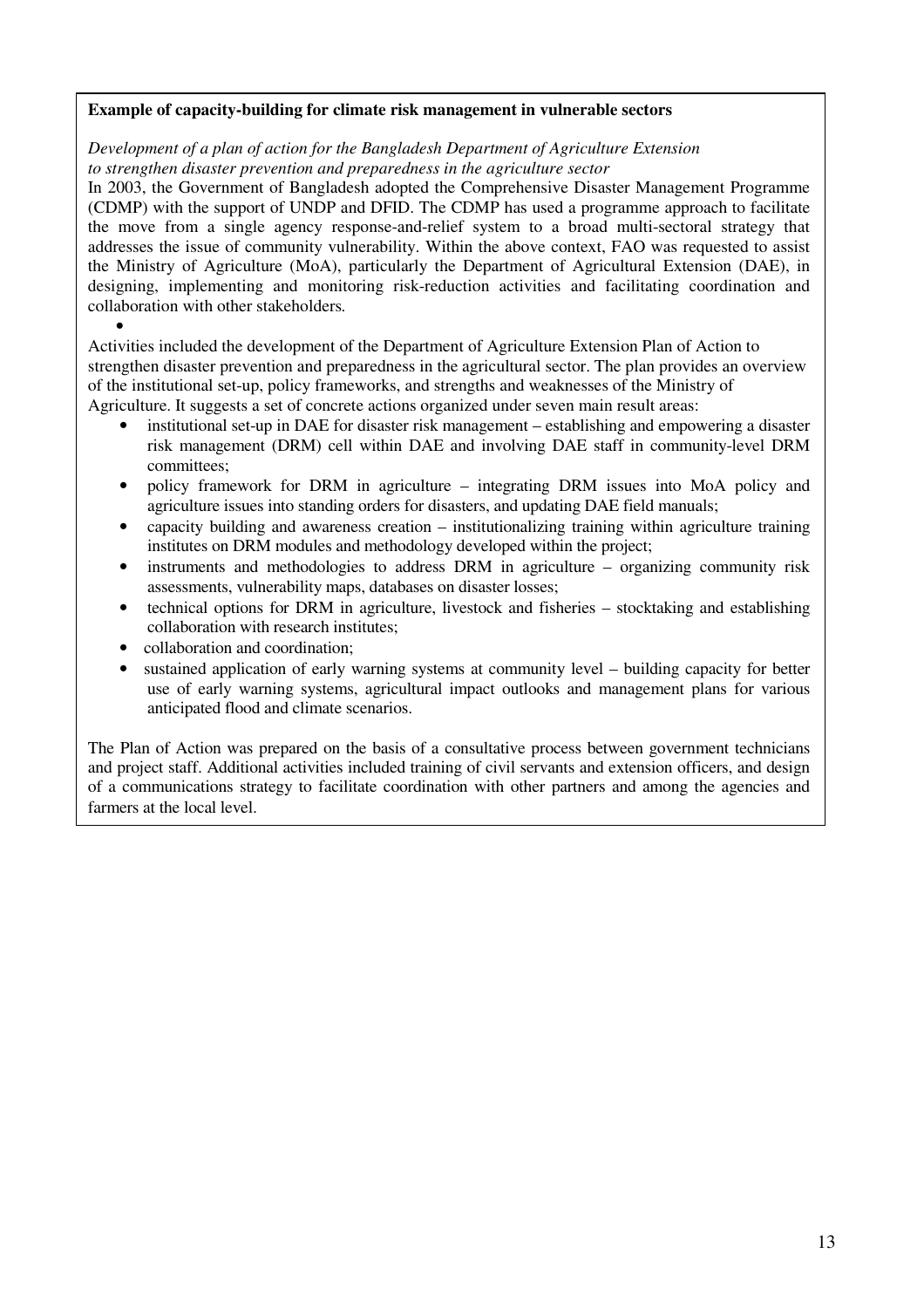#### **Example of policy frameworks enhancing coordination and institutional linkages across administrative levels**

#### *Disaster risk management policy framework in South Africa*

South Africa has actively embraced the paradigm change from disaster response to longer term integrated disaster risk management. The recent introduction of legislation and a new policy framework now means that, at least on paper, South Africa has one of the most advanced institutional frameworks for disaster management in the world. The process of policy formation began in the late 1990s, with legislation promulgated in 2002 and coming into force in 2003. It was introduced progressively to the three levels of political administration, from provincial to district and ending with municipality in 2004. Political responsibility has been assumed by existing institutions, a new crosssectoral coordination mechanism – the advisory fora – has been established to implement the new legislation and policies, and a number of civil service positions with explicit responsibility for disaster management have been created.



#### *International Strategies*

At international level, priorities have been set in the UN International Strategy for Disaster Reduction Hyogo Framework of Action (2005-2015) and the Nairobi Action Plan. The Hyogo Framework for Action, endorsed at the 2005 World Conference on Disaster Reduction, identifies five priority areas for action:

1. Ensure that disaster risk reduction is a national and a local priority with a strong institutional basis for implementation.

2. Identify, assess and monitor disaster risks and enhance early warning.

3. Use knowledge, innovation and education to build a culture of safety and resilience at all levels.

4. Reduce the underlying risk factors.

5. Strengthen disaster preparedness for effective response at all levels.

The strategy stresses the need to *"promote the integration of risk reduction associated with existing climate variability and future climate change into strategies for the reduction of disaster risk and adaptation to climate change, which would include the clear identification of climate related*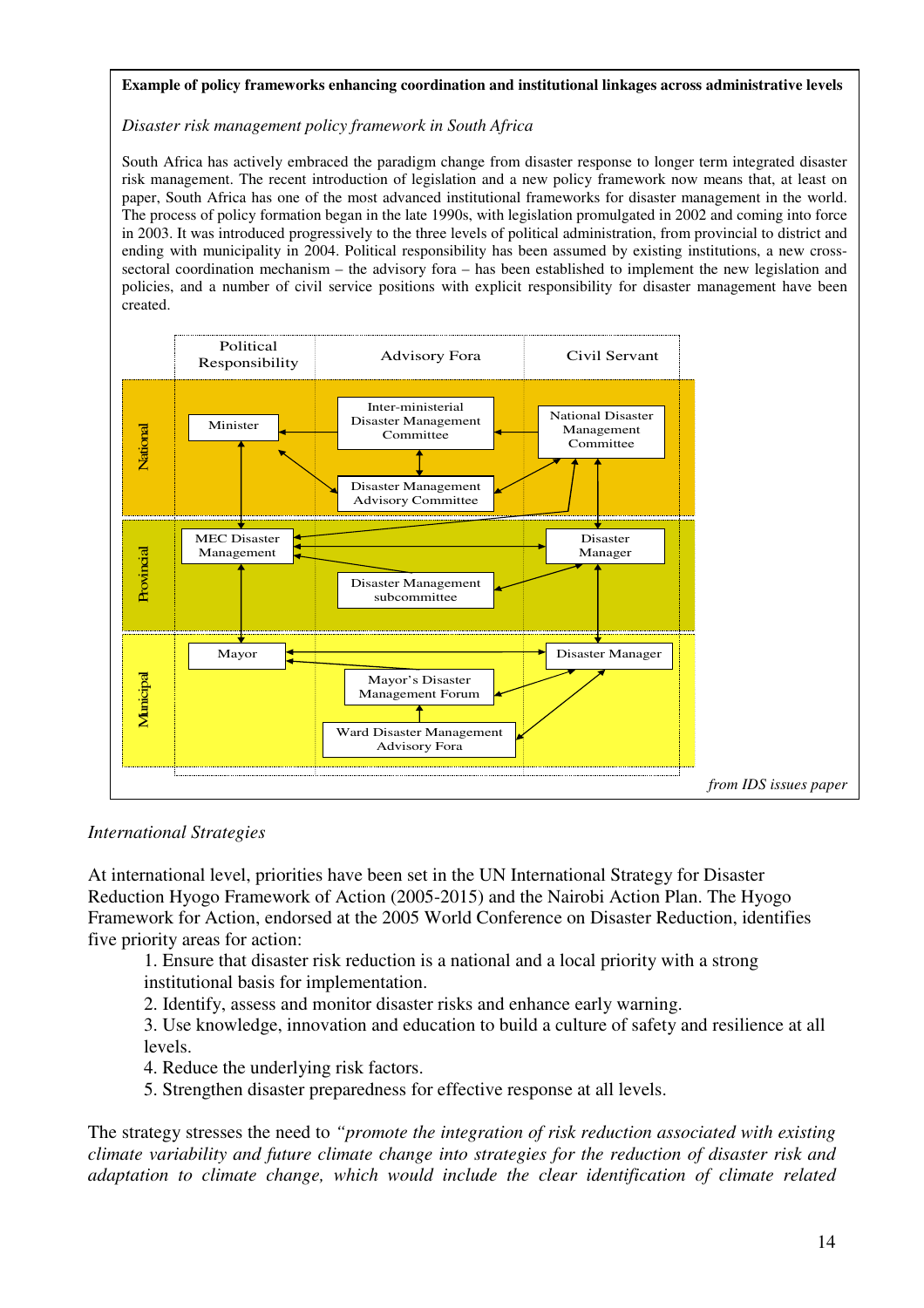*disaster risks, the design of specific risk reduction measures and an improved and routine use of climate risk information by planners, engineers and other decision-makers"* and to *"promote food security as an important factor in ensuring the resilience of communities to hazards, particularly in areas prone to drought, flood, cyclones and other hazards that can weaken agriculture-based*  livelihoods.<sup>16</sup>".

The Nairobi Work Programme, developed within the framework of the implementation of the adaptation components of the UN Framework Convention on Climate Change (UNFCCC) helps countries:

- improve their understanding of climate change impacts and vulnerability; and
- increase their ability to make informed decisions on how to adapt successfully.

It is an international framework implemented by countries that have signed the UNFCCC convention, intergovernmental and non-governmental organizations, the private sector, community groups and other stakeholders.

Climate-Related Risk and Extreme climate events is among the nine areas of work the programme addresses to increase the ability of countries to adapt. Activities in this area are designed to promote the understanding of impacts of, and vulnerability to, climate change, current and future climate variability and extreme climate events, and the implications for sustainable development. However, food security issues are not taken into consideration. It is to be hoped that this will be addressed within the context of the post-Kyoto negotiations, under the UNFCCC.

To fulfil their responsibilities in implementing such frameworks, international agencies are increasingly integrating climate risk management into policy documents, supported where necessary by dedicated teams, programmes and funding windows.<sup>17</sup>. Both subregional and international organizations have key roles in: a) producing global statistics, monitoring tools, international protocols and standards; b) building capacity and sharing information; c) providing technical assistance in areas such as education, training, technical exchanges and projects; and d) supporting financial, technological and knowledge transfers.

The FAO Global Information and Early Warning System on Food and Agriculture is an example of a global monitoring tool. Since 1975, it has monitored the food supply-and-demand situation at global, regional and country levels and provided early warnings of food shortages. Food production, utilization, import requirements and food aid needs are regularly monitored and reported. Analysis of its 1986-2007 data reveals increases in countries facing food emergencies in Africa, increases in food emergencies determined by natural hazards and increases in emergencies caused by quick-onset hazards (typically floods and tropical storms).

Interagency and multi-stakeholder partnerships increasingly are being established for the development of such tools. The forest fire community, for example, is far advanced in the development of inter-agency and inter-governmental partnerships and processes to design hazardspecific monitoring and management tools. Partnerships include international organizations such as FAO and the UN International Strategy for Disaster Reduction (ISDR), global research centres such as the Global Fire Monitoring Centre, universities, national governments and local networks.

<sup>16</sup> UN ISDR, *Hyogo Framework for Action 2005-2015: Building the resilience of nations and communities to disasters* (paragraph 19).

<sup>&</sup>lt;sup>17</sup> The new WFP Strategic Plan (2008-2011), which includes investment in disaster preparedness and mitigation measures as a key strategic objective, was discussed at the expert meeting. Also discussed were new funding mechanisms to support developing countries in enhancing their climate risk management capacities, such as the WB/UNISDR Global Facility for Disaster Risk Reduction.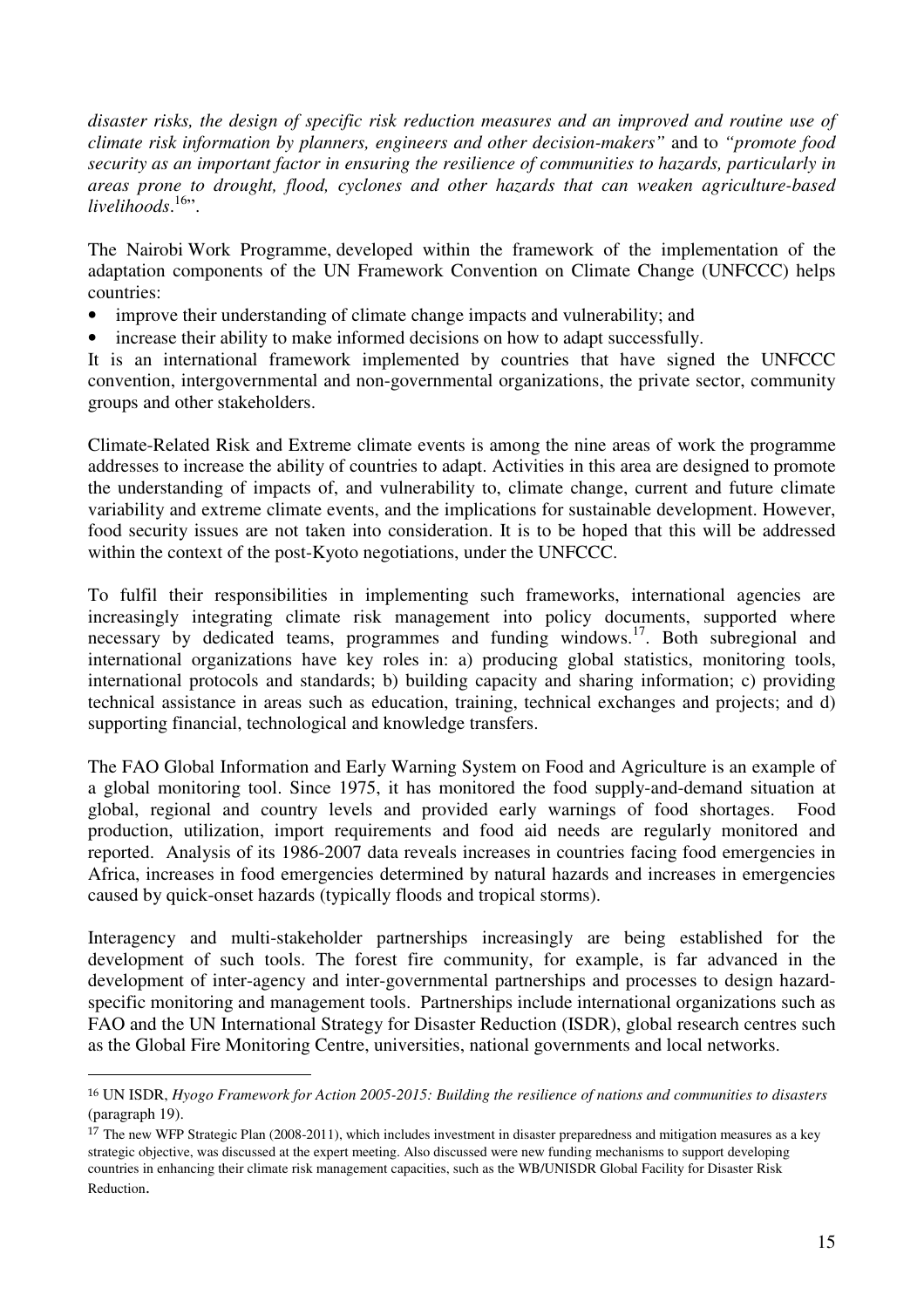## **Financial instruments for Disaster Risk Management and Climate Change**

A number of traditional and new funding instruments can be used to address climate risks and the consequences of food security:

- microfinance microfinance tools support ex ante disaster risk management activities at the community and household levels (for household-level preparedness);
- **Perivate sector in an expanded role, private sector provides technical know-how and funding,** such as partnerships established by the insurance sector at the national and international levels to improve disaster data collection and analysis);
- foundations resources mobilized by foundations are increasing and will become more involved in climate change adaptation;
- partnerships international organization partnerships, such as the World Bank Global Facility for Disaster Reduction and Recovery, are investing in ex ante risk reduction measures and improved emergency response; ;
- adaptation funding funds provided through the UNFDCCC processes include the Special Climate Change Fund, Least Developed Countries Fund and newly established Adaptation Fund;
- fundraising use of new and innovative tools to support fundraising, such as solidarity cards, text messages, and celebrity involvement;
- bilateral and international organizations new funding windows of bilateral and international organizations respond to climate change;
- Official Development Aid climate risk management integrated in the context of Official Development Aid flows enable "climate proofing";
- carbon credit and market system potential access for the rural poor to the carbon credit and market system to fund activities with mitigation and food security benefits;
- risk transfer mechanisms increased use of combining weather risk insurance with social protection for the most vulnerable groups.

## **Summary of key messages**

Human-induced climate change is resulting in increased intensity and frequency of hydrometeorological hazards. However, these alone do not determine disasters. Disasters also depend on human vulnerability. Impacts on food security will result from negative effects of multiple shocks related to climate, markets and health combined with governance and socio-economic factors, and environmental degradation.

Although knowledge gaps exist in determining the possible present and future impacts of climaterelated hazards on food and livelihoods security, the current level of expertise in risk reduction and response allows a move into action. A key step is undertaking in-depth vulnerability assessments in high risk areas, such as coastal, riverine and drought prone areas in the low-income food deficit countries.

Vulnerability reduction through climate risk management can be used as a unifying concept for the DRM, climate change and food security communities. Considering that climate risks exacerbate existing vulnerabilities, it may not serve the purpose to address climatic-induced vulnerability increases as a separate discipline.